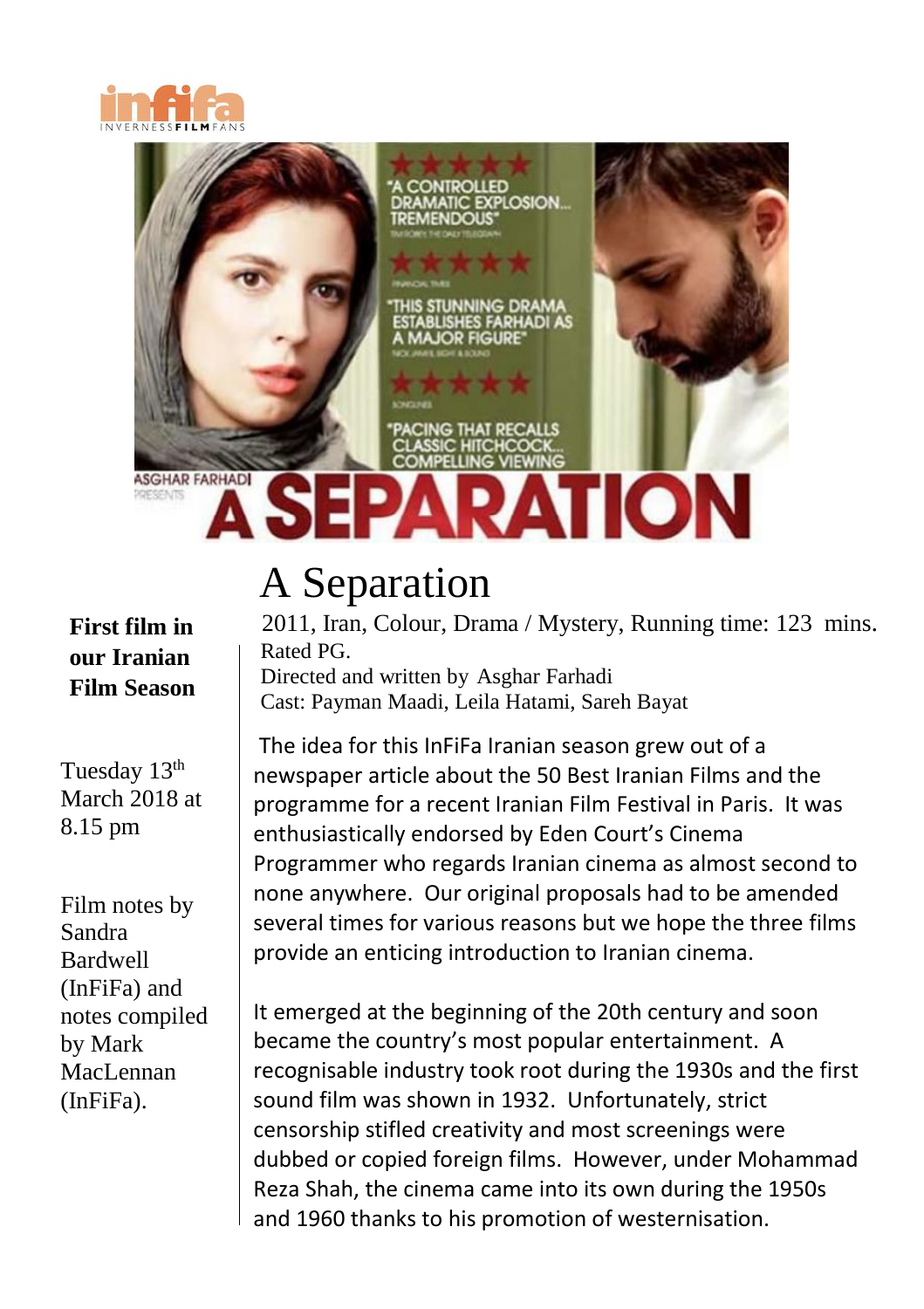documentaries and an Iranian New Some film makers branched out, shooting on location and making Wave developed, characterised by realism and subtle criticism. After the Iranian Revolution, the eventual opening of the Young Iranian Film Institute, even though it was ultimately controlled by the state, introduced a new phase. Following the Iran-Iraq war, Iranian films gained international recognition and awards, despite continuing censorship, consolidating the industry which still seems to thrive. (*From material in Reorient magazine*)



The director of A Separation, Asghar Farhadi (born 1975) has 12 films to his name, of which two have won Academy Awards for Best Foreign Language Film: A Separation (2011) and The Salesman (2017). After he was barred from attending the awards by Trump's ban on Iranians entering the US, his sharply critical acceptance speech was read on his behalf.

*The remaining parts of the notes are taken from a review by Peter Bradshaw, published in The Guardian on 30th June 2011, edited by Sandra Bardwell from InFiFa.*

An unhappily married couple break up in this complex, painful, fascinating Iranian drama by writer-director Asghar Farhadi, with explosive results that expose a network of personal and social faultlines. A Separation is a portrait of a fractured relationship and an examination of theocracy, domestic rule and the politics of sex and class; it reveals a terrible, pervasive sadness that seems to well up through the asphalt and the brickwork. The film shows a middle-class household under siege from an angry outsider; there are semi-unsolved mysteries, angry confrontations and family burdens: an ageing parent and two children from warring camps appearing to make friends. These are modern people with modern problems. After 14 years of marriage, Simin (Leila Hatami) and Nader (Peyman Moaadi) want to split. They live in a flat with their intelligent, sensitive 11 year-old daughter Termeh (Sarina Farhadi), and with Nader's elderly father (Ali-Asghar Shahbazi), who suffers from Alzheimer's and is in need of constant care.

Both of them work, and, ambitious for their daughter's education, they have hired a teacher from her school to come to this crowded flat to give her extra coaching for her imminent and crucial exams. But now Simin wants to leave Iran for a country where there are more opportunities for women generally and for her daughter in particular; Nader says it is out of the question. They must stay in Iran to look after his father. This debate has escalated into a demand for divorce. The audience is invited not to decide who is right and who is wrong, but to see afresh that in such cases there is no right and wrong. Both have some justice on their side.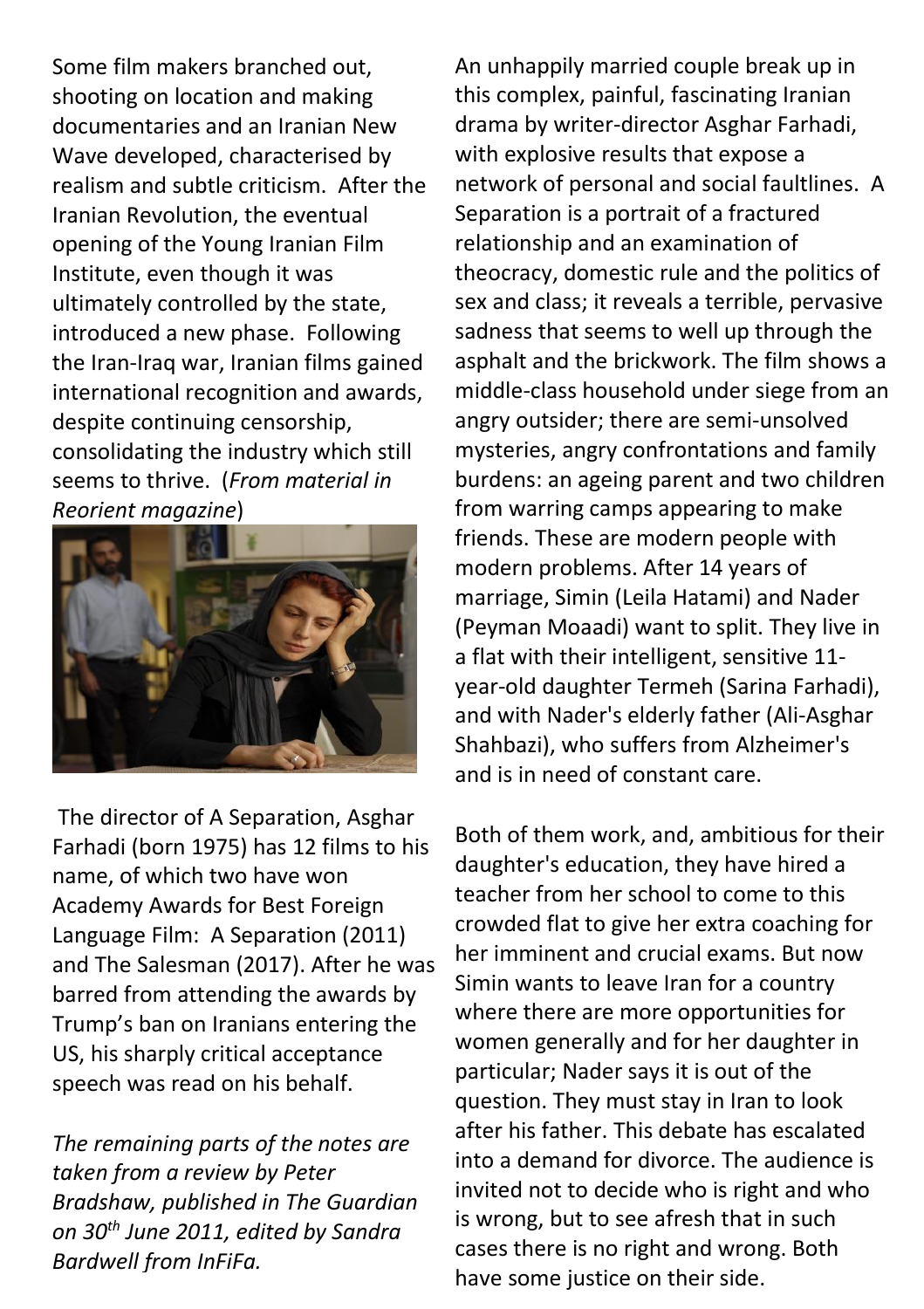happen in a succession of unintended  consequences. Flawed people behave As the movie progresses, terrible things badly and they will make ferocious appeals to justice and to law in preliminary hearings very similar to the divorce court, heard by harassed, careworn officials. Despite the angry denunciations flying back and forth and the fizzing sense of grievance being nursed on both sides, the messy, difficult truth is that both parties can be justified, that all-or-nothing judicial war will bring destruction, and that some sort of face-saving compromise will somehow have to be patched up. The women see this, but not the men. When Simin and Nader part, and Simin leaves to live with her mother, an instant question presents itself – who is to do the woman's work … the drab, menial work of cleaning the flat, and looking after Nader's poor, incapable father? Nader … now he needs a traditional wife, in all but name – a drudge. So through Simin's connections, they engage Razieh (Sareh Bayat), a woman with one small daughter, whom she will have to bring to work every day, and who also has a secret she is keeping from her prospective employer. Despite the tough work involved – a 90-minute commute and the necessity of looking after a confused and incontinent old man, with no special training – Nader quibbles with her about pay and this humiliating exchange is to involve Nader in the lives of both Razieh and her own prickly husband Hodjat (Shahab Hosseini). The stage is set for a terrible confrontation.

Class matters, as much as gender. One scene shows a group of people at the flat, relaxing and having fun, playing table football. Friends can join in, as well as family. But not Razieh. She is shown rather miserably getting on with something in the kitchen … she gets no respect. And she is further oppressed by her own religious sense.

When she realises that she will have to handle the old man's naked body in the bathroom, Razieh has to telephone her imam to get confirmation that this would not be a sin. She knows that in this world, the man's word is law, but which man? Her well-off employer or her impecunious husband? Everywhere in this unhappy household, there is conflict.

Farhadi shows how this situation is like a pool of petrol into which any event lands like a lighted match. Everyone is aware of their rights and how angry they feel at injustices and slights, and the women are grimly aware of the double responsibility of finding a working solution and persuading their menfolk to accept it. Yet one thing cannot be bargained away: the children. In the end, Termeh is the central figure. She sees everything, [but the]adults' pettiness and selfishness [become] an insidious kind of abuse. With great power and subtlety, Farhadi transforms this ugly quarrel into a contemporary tragedy.